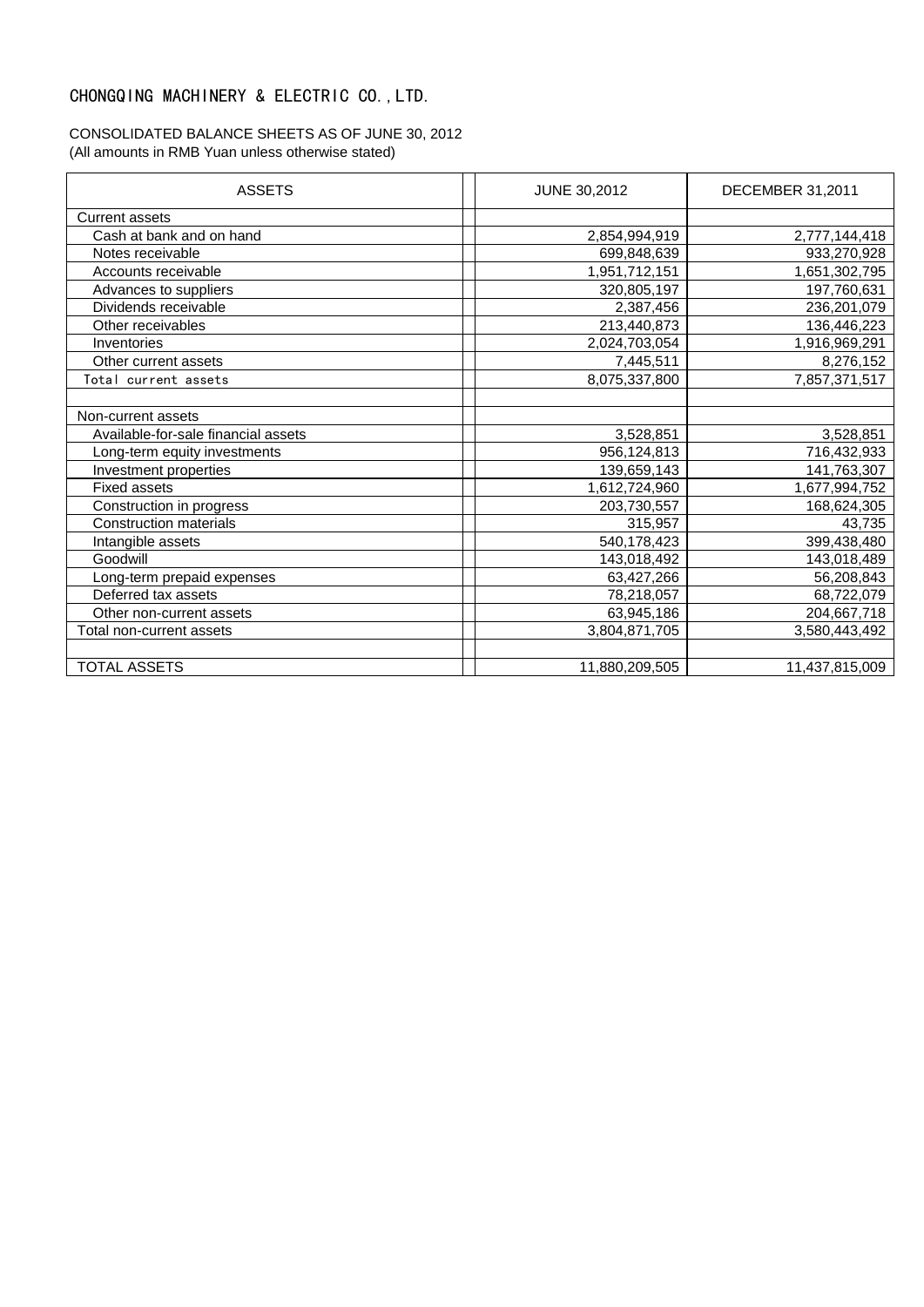### CHONGQING MACHINERY & ELECTRIC CO.,LTD.

#### CONSOLIDATED BALANCE SHEETS AS OF JUNE 30, 2012 (All amounts in RMB Yuan unless otherwise stated)

| LIABILITIES AND OWNERS' EQUITY             | <b>JUNE 30,2012</b> | <b>DECEMBER 31,2011</b> |
|--------------------------------------------|---------------------|-------------------------|
| <b>Current liabilities</b>                 |                     |                         |
| Short-term borrowings                      | 853,284,000         | 952,899,695             |
| Notes payable                              | 621,863,196         | 250,343,759             |
| Accounts payable                           | 1,320,550,539       | 1,304,611,088           |
| Advances from customers                    | 636,156,511         | 739,685,346             |
| Employee benefits payable                  | 144,815,828         | 197,822,215             |
| Taxes payable                              | 145,503,482         | 145,906,093             |
| Interest payable                           | 57,937,823          | 24,740,000              |
| Dividends payable                          | 255,573,427         | 40,183,764              |
| Other payables                             | 323,695,805         | 320,352,610             |
| Current portion of non-current liabilities | 389,495,905         | 212,692,196             |
| <b>Total current liabilities</b>           | 4,748,876,516       | 4,189,236,766           |
|                                            |                     |                         |
| Non-current liabilities                    |                     |                         |
| Long-term borrowings                       | 244,348,759         | 445,087,711             |
| Debentures payable                         | 994,051,000         | 993,451,000             |
| Long-term payables                         | 91,704,084          | 96,605,841              |
| Payables for specific projects             | 5,411,629           | 5,566,629               |
| Other non-current liabilities              | 452,319,335         | 442,982,076             |
| Deferred tax liabilities                   | 30,703,843          | 32,120,377              |
| Total non-current liabilities              | 1,818,538,650       | 2,015,813,634           |
|                                            |                     |                         |
| <b>Total liabilities</b>                   | 6,567,415,166       | 6,205,050,400           |
|                                            |                     |                         |
| Owners' equity                             |                     |                         |
| Paid-in capital                            | 3,684,640,154       | 3,684,640,154           |
| Capital surplus                            | 53,273,019          | 53,273,019              |
| Surplus reserve                            | 170,312,259         | 170,312,259             |
| Undistributed profits                      | 1,355,331,666       | 1,282,060,081           |
| Difference on translation of foreign       |                     |                         |
| currency financial statements              | 626,508             | 522,052                 |
| Total equity attributable to equity        |                     |                         |
| holders of the Company                     | 5,264,183,606       | 5,190,807,565           |
| Minority interest                          | 48,610,733          | 41,957,044              |
| Total owners' equity                       | 5,312,794,339       | 5,232,764,609           |
|                                            |                     |                         |
| TOTAL LIABILITIES AND OWNERS' EQUITY       | 11,880,209,505      | 11,437,815,009          |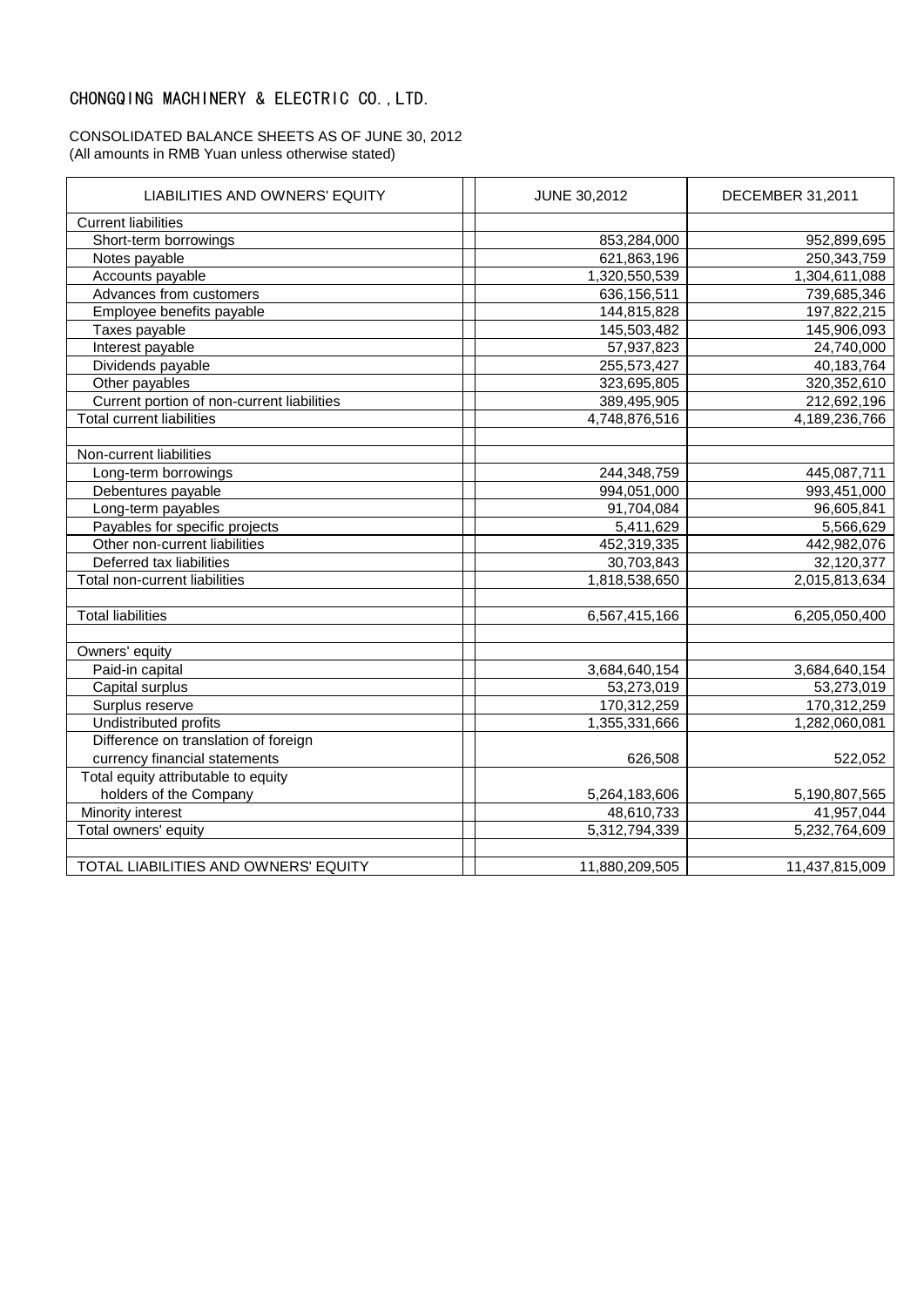## CHONGQING MACHINERY & ELECTRIC CO.,LTD.

### CONSOLIDATED INCOME STATEMENTS FOR THE SIX MONTHS ENDED JUNE 30, 2012 (All amounts in RMB Yuan unless otherwise stated)

| Items               |                                                             | Six months ended June 30 |                    |
|---------------------|-------------------------------------------------------------|--------------------------|--------------------|
|                     |                                                             | 2012                     | 2011               |
| Revenue             |                                                             | 4,490,852,112            | 4,248,218,178      |
| Less:               | Cost of sales                                               | (3,915,843,365)          | (3, 564, 025, 347) |
|                     | Taxes and surcharges                                        | (11, 388, 879)           | (10, 638, 553)     |
|                     | Selling and distribution expenses                           | (145, 579, 637)          | (156, 966, 934)    |
|                     | General and administrative expenses                         | (308, 332, 691)          | (280, 835, 982)    |
|                     | Financial expenses - net                                    | (76, 254, 584)           | (42, 173, 335)     |
|                     | Asset impairment losses                                     | (8,072,985)              | (20, 580, 348)     |
| Add:                | Investment income                                           | 260,340,437              | 242,905,438        |
|                     | Including: Share of profit of associates and joint ventures | 243,931,038              | 235, 185, 885      |
|                     |                                                             |                          |                    |
| Operating profit    |                                                             | 285,720,408              | 415,903,117        |
| Add:                | Non-operating income                                        | 35,953,063               | 40,162,474         |
| Less:               | Non-operating expenses                                      | (1,623,880)              | (5, 107, 288)      |
|                     | Including: Losses on disposal of non-current assets         | (329, 519)               | (381, 645)         |
|                     |                                                             |                          |                    |
| <b>Total profit</b> |                                                             | 320,049,591              | 450,958,303        |
| Less:               | Income tax expenses                                         | (19,045,908)             | (69, 698, 612)     |
| Net profit          |                                                             | 301,003,683              |                    |
|                     |                                                             |                          | 381,259,691        |
|                     | Attributable to equity holders of the Company               | 294,349,994              | 378,606,159        |
|                     | Minority interest                                           | 6,653,689                | 2,653,532          |
|                     |                                                             |                          |                    |
|                     | Earnings per share                                          |                          |                    |
|                     | Basic earnings per share                                    | 0.08                     | 0.11               |
|                     | Diluted earnings per share                                  | 0.08                     | 0.11               |
|                     | Other comprehensive income                                  | 104,456                  | (311, 209)         |
|                     | Total comprehensive income                                  | 301,108,139              | 380,948,482        |
|                     |                                                             |                          |                    |
|                     | Attributable to equity holders of the Company               | 294,454,450              | 378,294,950        |
| Minority interest   |                                                             | 6,653,689                | 2,653,532          |